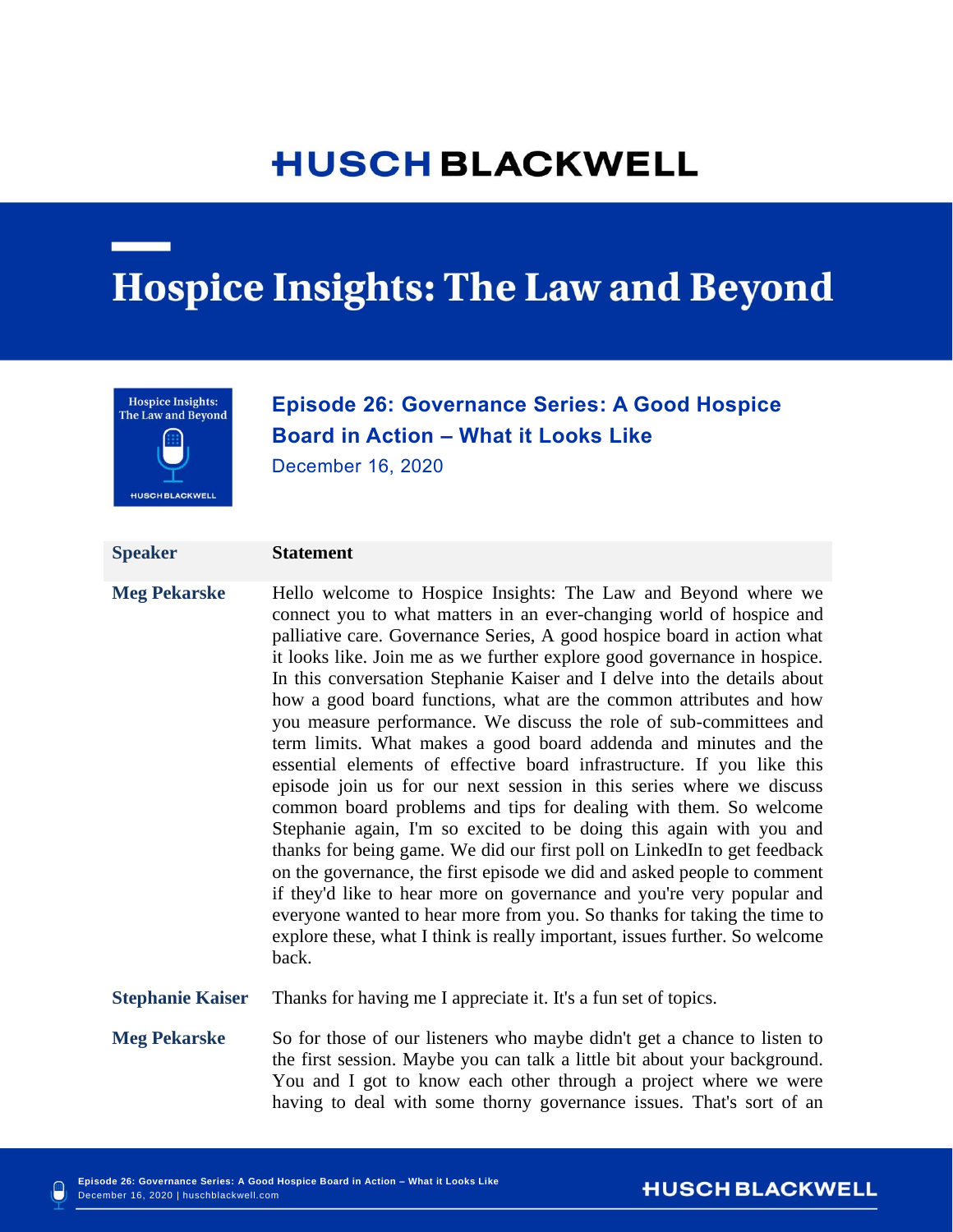# **Speaker Statement** everyday occurrence for you because this is your area of expertise and you're very very skilled at this. So why don't you give a little bit of background of what you do. **Stephanie Kaiser** Sure so I've been practicing for about 21 years and as part of that I went to work for a firm where I was one of the only associates getting hired for a while. So what that meant for me was even though I was hired into litigation and bankruptcy, I ended up working for all of the sections of

the firm and it was a full-service firm. Over time, my philosophy was never say no. So I ended up getting exposed to a lot of litigation matters that the company faces very early on in a wide variety of matters. And then what I found for my work was I got closer to clients and what have you. I really found that I did a better job if I really got to learn their business and I could represent them better and take a more holistic approach to my role. Just through that I ended up becoming an outside general counsel to a number of companies in fourteen different industries. Literally through that process whenever we had a board problem, we had to deal with it. Whenever we had a management problem, we had to deal with it. So in working with these companies, many of whom we started or merged or acquired, I got a really boots on the ground approach. So I spent about 19 of my 21 years as outside general counsel and about 2 of those years I did go in house for a couple of years to help some entities merge and be a part of an initial merger and then get that process moving up and running and then transition my practice back outside to a firm. So it's really just a natural accumulation. I just do this work on a daily basis. Wherever the problems are I get to go deal with them in board governance and board training is a huge part of my practice as a result of all of that.

**Meg Pekarske** Yeah well I think that you have a unique vantage point because you see the good the bad and the ugly and sometimes make the ugly pretty at the end of the day. I think that there's no better opportunity to improve than when you're dealing with some problems and suddenly those limitations are like well yeah I guess we need to do something about that. Next episode we're going to talk about the problems and those sticky situations but in being optimistic let's start with what this particular episode is focused on. What a good hospice board looks like in action. I wanted to talk about first create a visual about what you think a good board looks like and in my experience you know a lot of our hospice clients are not for profits and so they have community members on their board and sometimes their boards are really large. And that can be difficult sometimes. We also have for profit clients too that is a very closely held business and they don't really have boards in the same way. So give me a visual. How many people should be on your board? How often should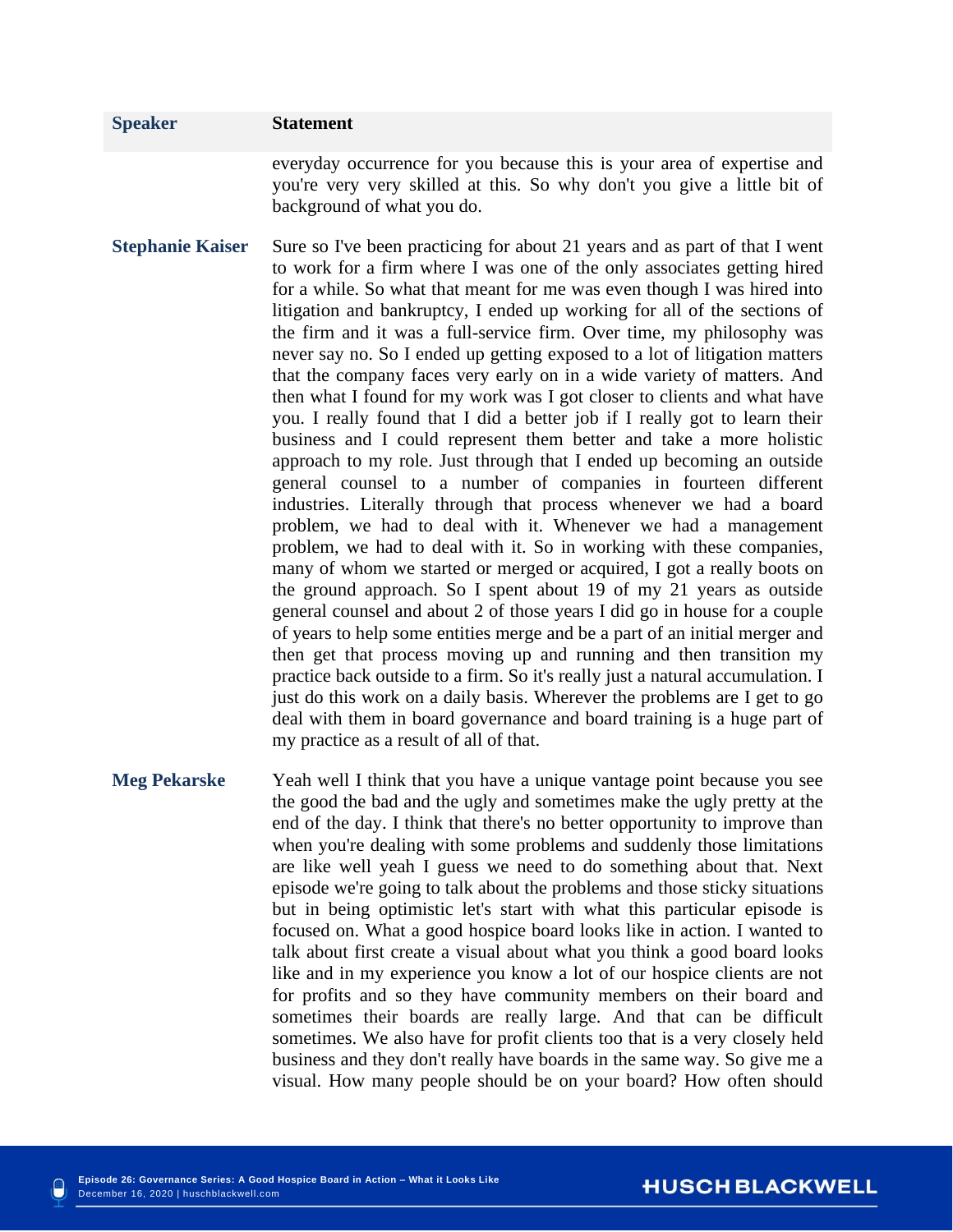you meet? What are some of those logistical kind of issues.

**Stephanie Kaiser** With me discussing what we have today. Part of the answer is going to be you know it depends. Which is a common lawyer answer and I don't like it. So I'm going to take that and distill that and say I'm not just going to give the it depends answer. I'm also going to say it depends based upon the size of the company, the industry that it's in, maybe what its requirements are, and its objectives are. And kind of put on the side how many committees it might need to properly function because you want to make sure you have a sufficient number of folks to serve on those committees without having every board member serve on every committee. Otherwise that defeats the purpose of having that independent committee. So having said that I would say some people, you know I've seen authors write you have to have three board members and I've seen authors write you have to have twenty members. I don't think either one of those answers works for all persons or all entities. So for me you have to have a sufficient number, I like odd numbers, but you have to have a sufficient number of persons serve the needs of the committee and the needs of that board. So sometimes that's seven and sometimes that's thirteen. I generally don't like to create too high as just a practical measure because when it gets to be too big then you start to suffer from some functional issues and organizational inner logistic issues that make it difficult. Then I will say it this way, not that this is ever anyone's intent but the bigger the board is, again it all depends on the industry and what the needs of the committees and things are, but the bigger the board is the easier sometimes it can be to hide. So you will have some members who naturally just participate less because if there's twenty-five members in a room you're one voice is perceptibly watered down that you may not actively participate. That's just something we don't ever want someone to start to feel or do. Everyone has to have an independent voice on that board. So for me it's having the right balance for the size of the company and its committee needs. It needs to be organized and independent making sure its fiduciary duties that we talked about before are in line and carry loyalty and obedience. Critically they need to understand that the company's purpose or its mission however that's phrased for that particular company; What is the purpose of that company? What is its goal? You have to know that to make sure you're serving as a board member the best interest of that company and its purpose or mission. Being competent in that role I think is really important. There are so many times that I've seen folks and it's more in the casual entities not maybe so much a hospice board, but people in this kind of smaller mom and pop shop and they have more of a casual board. Which by the way isn't a thing. They treat it more casually. When they do it that way sometimes they'll forget items on the board or people in the community who they think serve X,Y, Z focused. That may be well and good for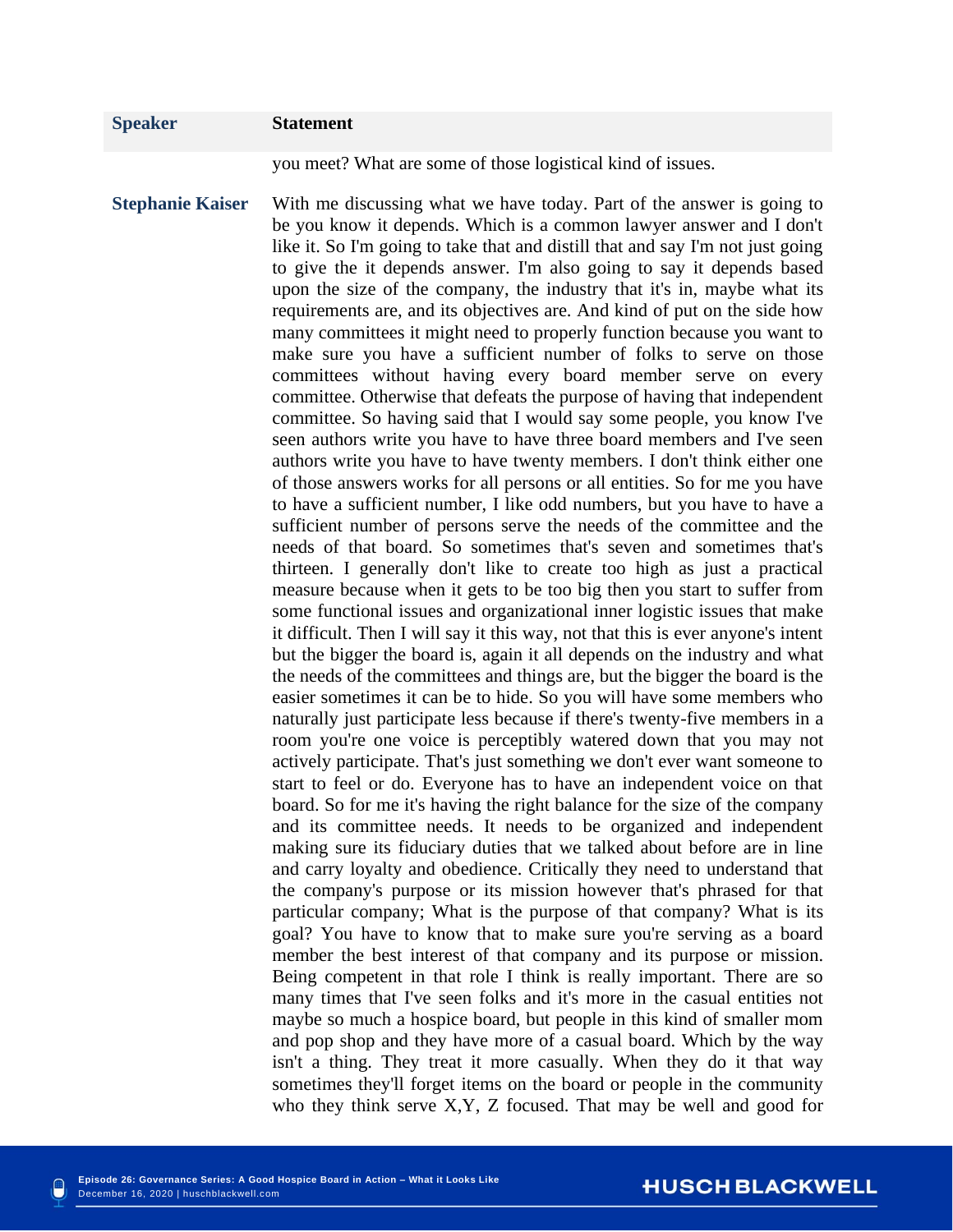many purposes, but the problem is they need to be competent for the role of a board member of that particular entity. Do they have the records acknowledged? Do they bring a big skill set to the board that it needs in order for it to properly function and maintained best duties and best roles? Keep a focus on that company's best interests and importantly are they of the kind or of the ilk that board member will maintain a healthy tension with that CEO and that's such an uncomfortable phrase to say but if you really know what it means to say that make sure each board member and the board as a collective is comfortable the right CEO, overseeing the CEO or President. Making sure that they appreciate that there is a line between board and management and are you comfortable challenging the management head in a way that serves the best interest of the company so for me it's all about competence, having that right size, the right limits on those roles. It really helps set a good platform for the board.

- **Meg Pekarske** So and I think that when you talk about mission and recruiting board members and we're going to stay on the positive side and wait for problems for next time. I think that obviously many people in the community believe in the mission of hospice so you get a lot of people who are connected to that mission but I think what you said is really important is what are the needs of your board? In terms of what skill set do you need to flush out the skills of the company at large because it is the interest of hospice and therefore I want to be on this board or I've given you a lot of money I should be on this board. It really I think that strategic consideration like you were saying, not only the size, I think next time we can talk about as people go through different iterations, if you have a really big board how do you slim that down into something that might be more nimble and better serve the needs of the company. Anyway I think that's really helpful. I think we're never at a loss for people who are committed to our mission but again does that skill set match up, I think is really important. So I do think this varies with different organizations, but you talked about subcommittees and then I think the executive committee is really important. So do you find most boards do have an executive committee and do you think that's really critically important? Should that executive committee meet more than the rest of the board? Tell me a little bit of your thoughts about committees and executive committees in particular.
- **Stephanie Kaiser** Everything that you're saying Meg is right. Obviously we always focus on what is the goal and purpose of the company. Does the board serve that role? They are the ones ultimately responsible for the direction and tone at the top of that company and they can choose the persons who serve the functions of that board to get you there. But sometimes taking the question you just asked and flipping the pyramid upside down. So if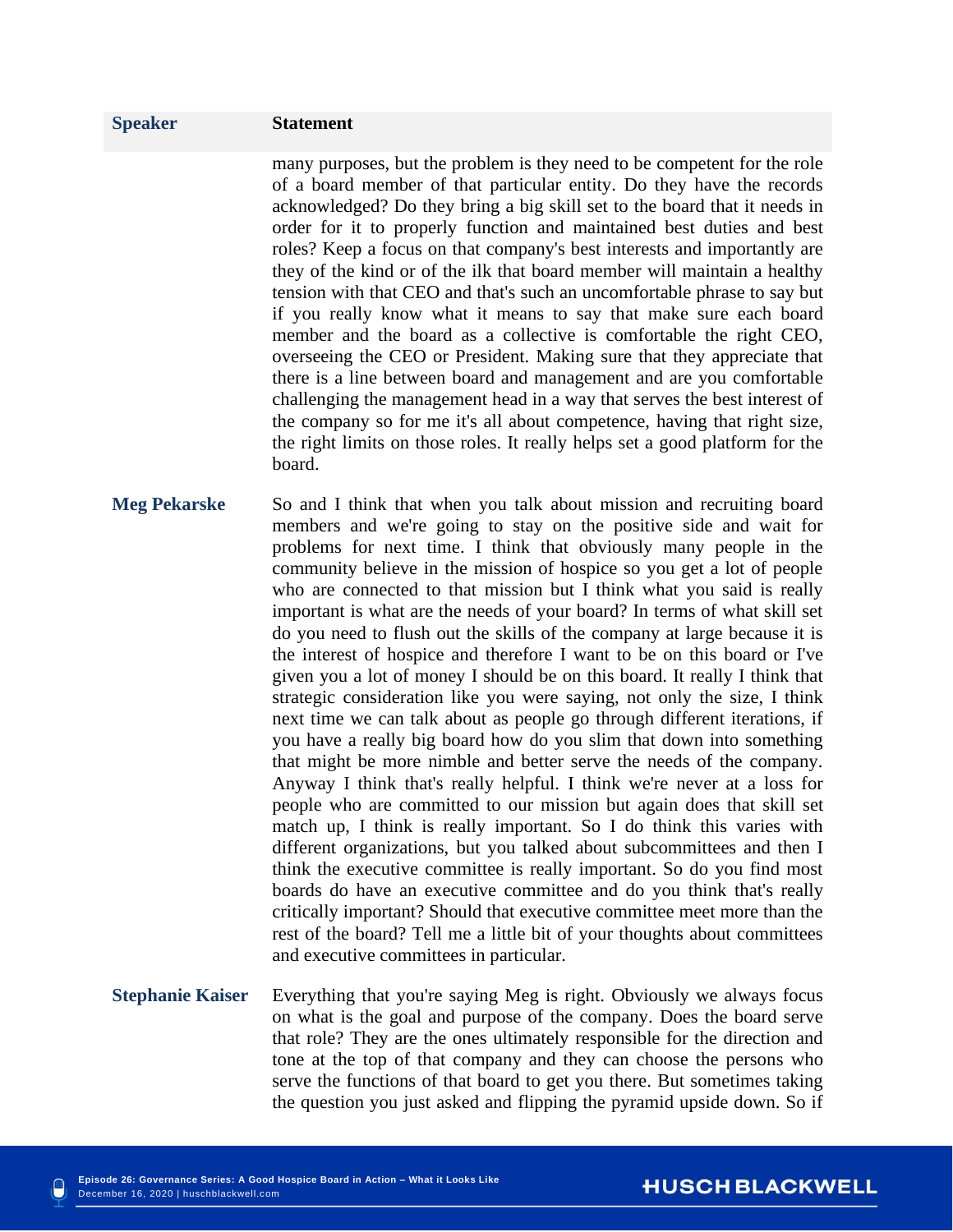you're seeing that the board is on the top and the board is on the top of that pyramid and then seeing the committees below that. Okay so first of all we're going to see what committees are required either by law or by internal guidance or needs of the company. I'll get to that executive part because I kind of want to hold that down and there's a reason why I'll do it backwards. So if you see, depending on who we are and what we do oftentimes we will see committees that are focused on auto review functions. Those are really critical and I want to distinguish that in a moment from risk but auto review committees are common with most companies because they're going to look at everything that's happened up to a date certain or with a strip of period of time historical and seeing how did we do in these areas of testing? How did we survive these issues, making sure you have a competent person to obviously perform the audit and making sure the audit committee is set up to force review of compliance aspects of that particular company or its performance aspects? Risk is also the common committee that we're seeing more and more, and I would say I've seen that more in the last ten years than I have over the life of my career and there's more published articles about the benefits of risk. A lot of times folks will consider audit and risk together they are separate. So let me address and distinguish it from audit and review. Risk is looking forward, audit's looking backward. So risk is appertaining what's appropriate for that company. What are its risk issues? How are they identifying those risks in all the areas of the company? And then they can properly test for it. So having a risk committee can be really instrumental in a company's ability to maintain safe client functioning. Then I often see something like a compensation kind of committee or a finance committee for example or a governance committee and sometimes people will combine them depending on the size of the board or how frequently they need to meet. Sometimes they have been separated. So compensation of governance, there are distinguishable areas but those are two committees that are often either combined or separated but still commonly associated with the company. To help determine the compensation is in line with the industry. Is it appropriate given the roles of the folks in the company etcetera? And governance is making sure we're getting all the right things to comply with the greater requirements, internal and external, when they have. Internal being company-based guidance you develop policies, procedures, via charters. And then of course external being the legal requirements you may operate under in your industry. Then let me get to the initial question which is executive. Oftentimes I do see an executive with certain kinds of companies, many kinds of companies, and that executive will typically take the chairs of each of the various companies or choosing the committees. Take the chairs of those folks for leadership positions and they may have a CEO also be a part of that committee, or not. And then they meet and they really try to assign the issues not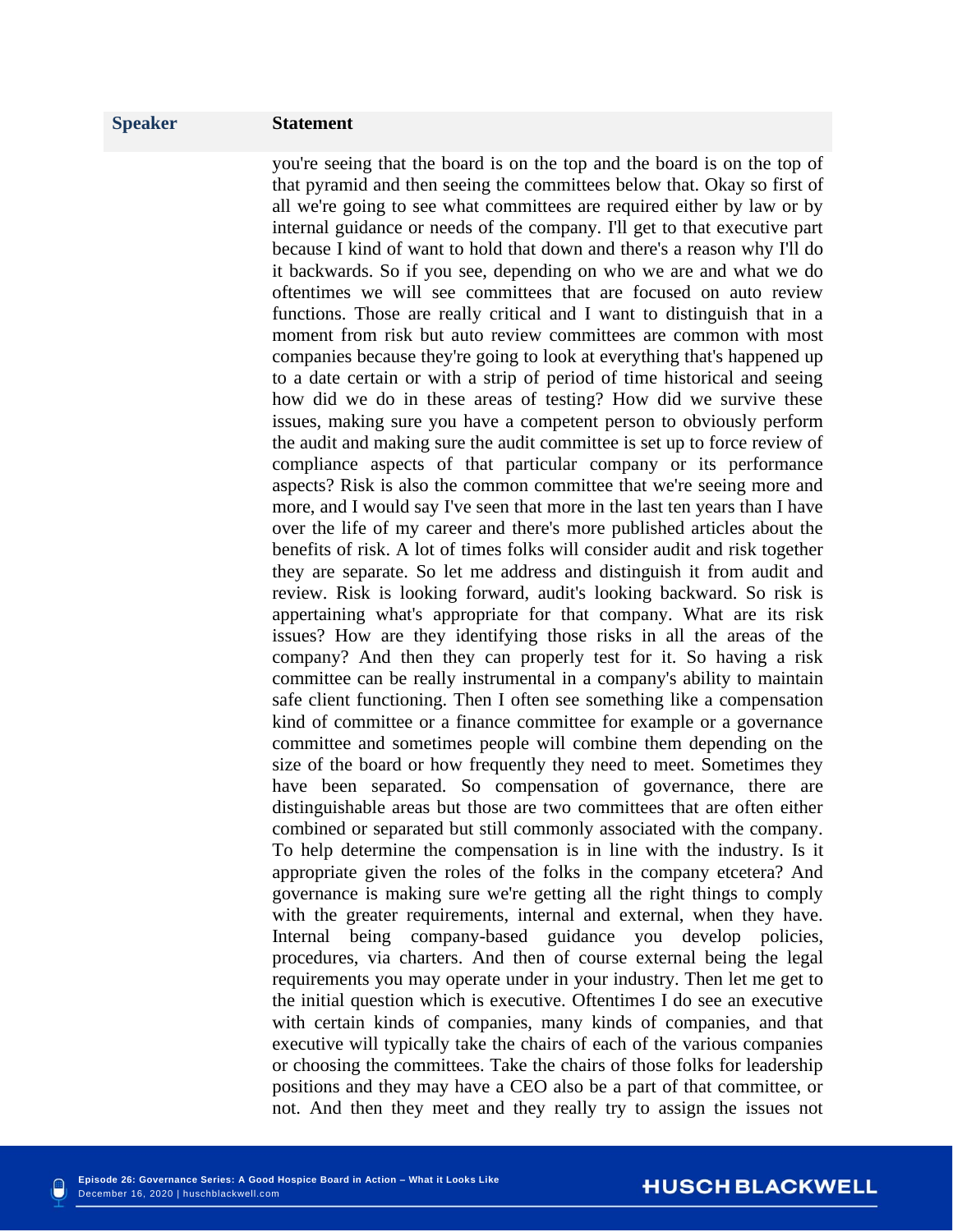perfectly addressed by all the other committees or properly addressed and of course they address things in order to remain available to address urgent needs that other committees don't have the time to address due to the urgency of the situation. So executive to me is the penultimate of the board structure. I think it is critical to have. Even if you don't have one at least the chairs of the various other committees that are in place together should be available and you should consider that as a part of your board charter to make sure that your chair persons do serve that functional equivalent if you don't have a separate executive committee. But if you can I do think it's a good idea and let me add on one more thing to response to that initial discussion about board size. If you do find that you need a larger board or if you find that you have to have one for whatever reason. One way to make the board function more logistically and operationally is to have a sufficient number of committees to break up that size to let that board function more nimbly and meet as frequently as they need to address the unique areas within those committees. And then those committees' chairs for example could report up to the board what the board needs to know and make sure those are clear. So executive committees are important. You know you have to have the committees required for your industry but I think audit, review, risk, comp governance, I think all of those are really important and having executive committee or functional equivalent is all really good ideas to have for a hospice board.

- **Meg Pekarske** Well and I think you know whether or not it falls under risk. I always think of compliance.
- **Stephanie Kaiser** Right.
- **Meg Pekarske:** Which, and I know you work in heavily regulated areas too, and compliance is incredibly important. I think one challenge is, and again I'm trying to stay on the good and not go into the challenges but is making sure your board is educated about the issues of your industry because I do think when these things pop up, which they will. I mean we always talk to hospices about it's not a matter of this it's when you're going to get reviewed by the government. Most of the kinds of review we're talking about can have pretty large financial implications for the organization and it's the first time they're hearing about oh my god there's something called statistical extrapolation, the government could take twenty million dollars from us? You know at the time that this is now happening to you they're taking twenty million dollars and thinking oh we're a horrible organization that this is happening to us. That's not the right time to have that conversation.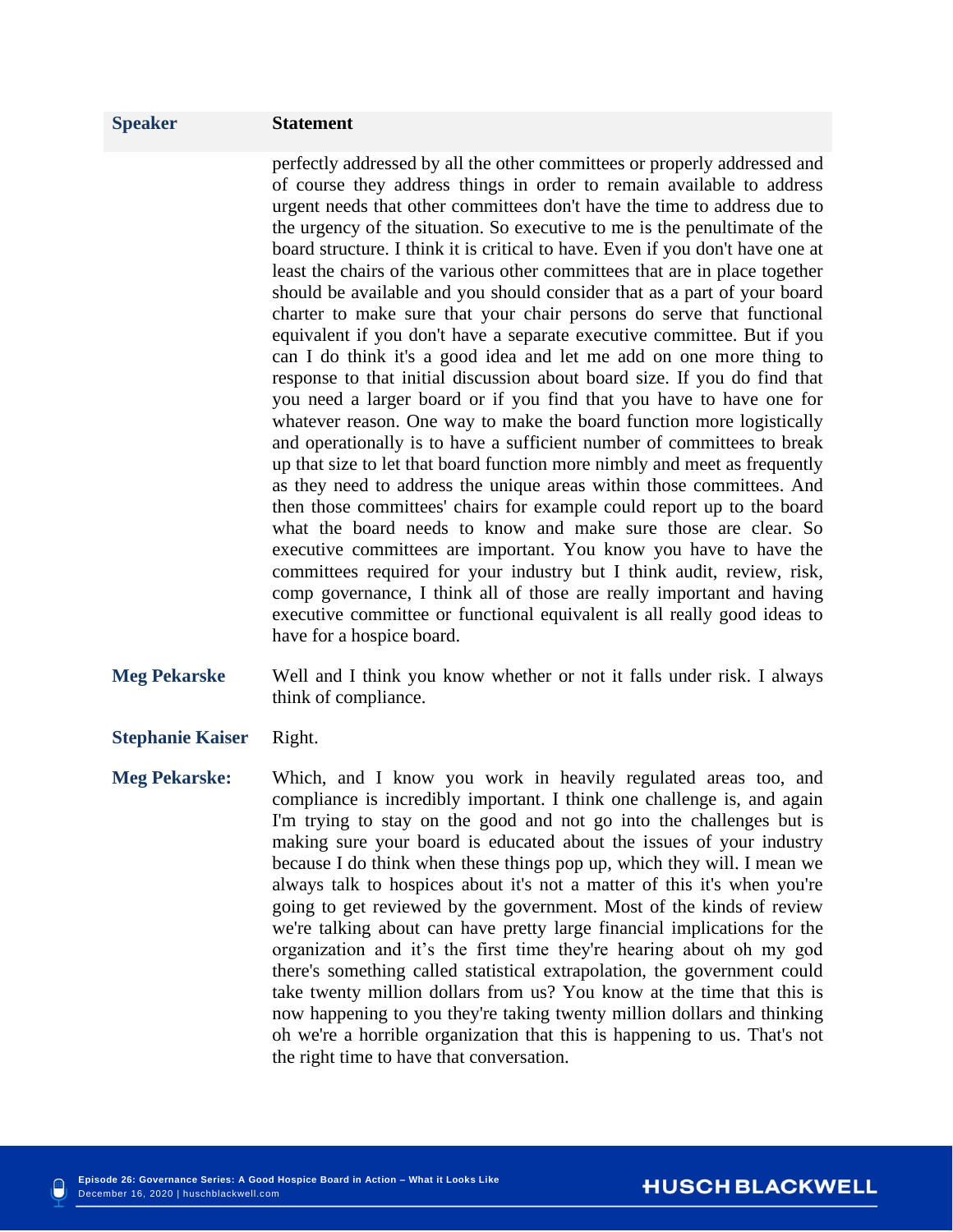### **Stephanie Kaiser** Right.

**Meg Pekarske** I think educating your board on these kinds of issues. Again it's not everyone's skill set. Everyone doesn't have to have some deep knowledge of hospice compliance, but I think everyone and not just the committee be kept sort of what are the base touch kind of issues in our industry and compliance. The federal office of the inspector general has put out on a number of occasions guidance for boards and they specifically talk about the board and we'll get into infrastructure in a little bit. How do you prove that you're doing a good job? Whereas how is the board educated about compliance issues? What do they know about the proactive compliance the organization is doing? Not just reactive of the government told us we did something wrong. What is something that we're proactively doing to ensure our compliance with the various regulations. So I think you're exactly right in whether we call it this or compliance or whatever it is it's really incredibly important and reports are at different levels of sophistication but that is an area I have seen personally of something that we probably can't do enough of, of educating our board about compliance issues. Usually I'm talking to a board because something is pretty seriously wrong and it's having financial consequences. You get that feeling sometimes that people's eyes are glazed over like I don't know what you're saying and sort of in shock. So anyway I think that compliance is incredibly important and keeping up education in that area because that's one of the things OIG talks about is do you have annual training on compliance? Does the compliance officer of the organization report to the board and you know that's getting into some best practices? Something else I thought would be important to touch on when we talk about the who's on the board, committees, those types of things is term limits and obviously hospices are often times community-based organizations and so you might have founders that are on boards. As oftentimes the case I run into a number of boards where they've had, I helped establish this, you know how many years ago. What's your feel on term limits? You want people who have that vested interest but then you know should they pass the baton and what do you see in terms of term limits?

# **Stephanie Kaiser** Oh gosh it does vary. There are so many different approaches to term limits. I think generally speaking it's not a bad idea to have fresh perspectives. It's not a bad idea to have rotational leadership. It's not a bad idea to have rotational board membership to a certain degree. In my experience board members, let's say you have term limit of three or four years. Generally speaking for a brand new director it takes depending on the industry and what you have to learn, it can take depending on prior experience of course of that individual person, it can take 12 to 18 months to kind of start getting your feet wet, to start getting into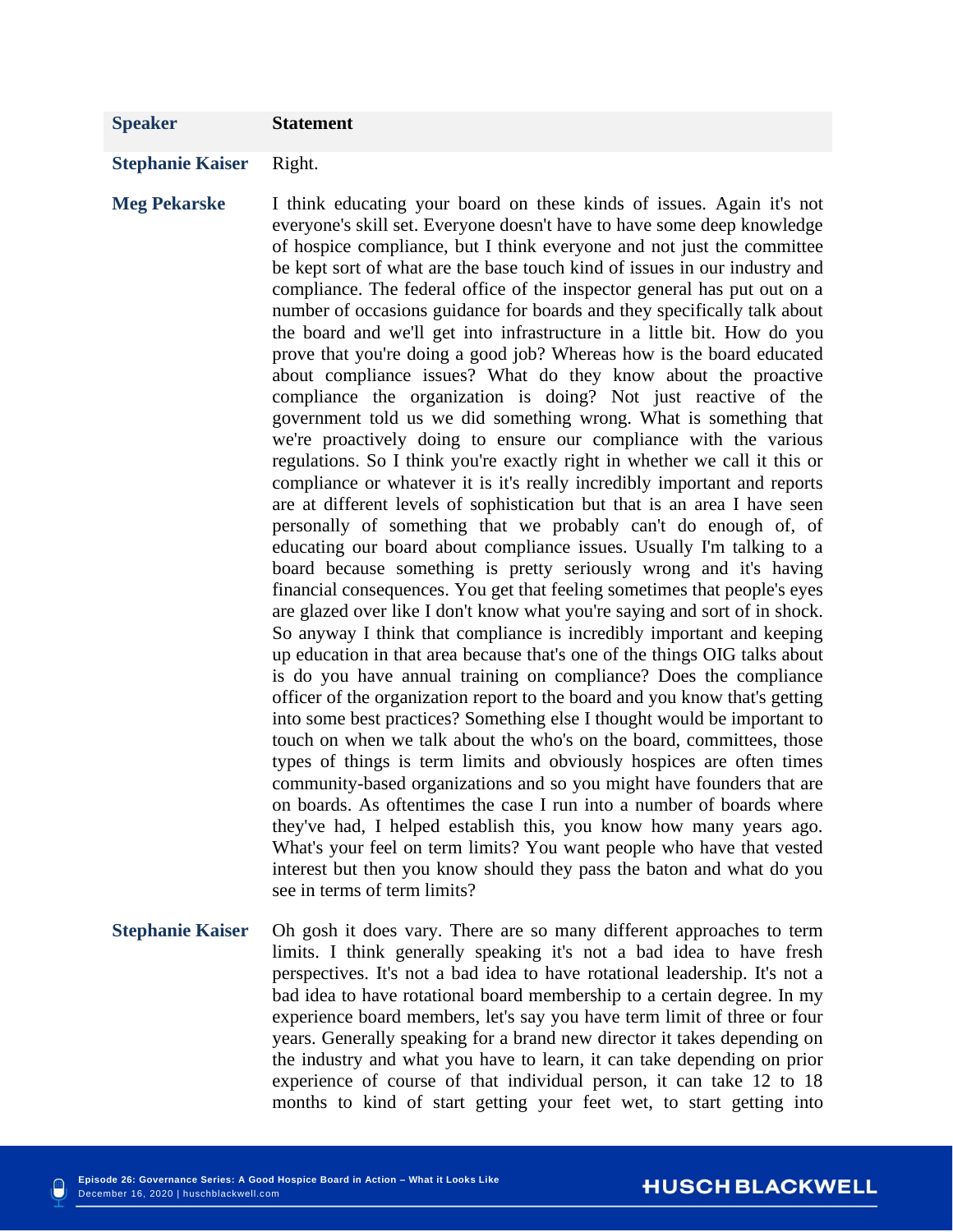agreement with the board meetings and start getting truly as effective as you can be. And then you would hate that 18 months later you're going to rotate off. So I say this because the term limit you want to choose, make sure it's mindful of the on ramp, you take that time frame into consideration, the monetary investment the risk-based investment, you make that particular director in the performance. And of course how you treat your directors really goes into that too. So let's say for example some associations or some companies or entities will have three, threeyear terms and that's the way they do it. No matter what three three-year terms take a term off and then you're eligible for reelection or reappointment whatever it happens to be in the structure that appellate directors get put on the board. So that's common. Another way you could have a term limit is rotational leadership. That's not an effective term limit that rotational leadership. A person who serves as a board chair for only so long and so many consecutive terms. Because what I have found sometimes is while you may have Sally who is an excellent chair on a particular board. Does it right, does everything great, it runs smoothly. You would hate to lose Sally that valuable board member. The problem is if there is seven or eight other members on that board they can become overly reliant upon Sally and if anything ever happens towards Sally, can't serve on the board or whatever, now you have a disconnect because now you don't have someone else ready to lead. Every director in my opinion on a board should be prepared to take the reins. They should be prepared to lead. If they're not, and this is just for me. If they're not from a mental perspective, if you're not prepared fully why not? How effective are you? Are you truly being independent and as active as you can be? Are you being as diligent and prudent as you can be in your decisions if you're not ready to leave? Now I realize some persons that may be more of a mental exercise than anything else. Some persons really don't have those quote unquote *organizational skills* or leadership or that's not the skill set they bring to the board. I appreciate that. But I do think having rotational leadership does keep everyone fresh and ready to take on that position and be capable even if they are not the ideally suited person, being capable to take on, I think that keeps your board as strong as it could possibly be. Even if you don't ever need to rotate through all board members to be in leadership. So term limits can be through limiting actual terms, the years per term, rotational leadership, executive terms. Some folks do impose term limits in another other way which is through the age. That's a sensitive issue sometimes. That's a delicate issue just outside too. I don't know if there is one age that's appropriate or not, but companies do decide that for themselves. They may decide how many persons between this age range are eligible for consideration and be qualified as the director. I see that in the last few years kind of falling off a little bit. I see it being more effectively addressed through term limits and the other ways we've discussed. I do think those ways are more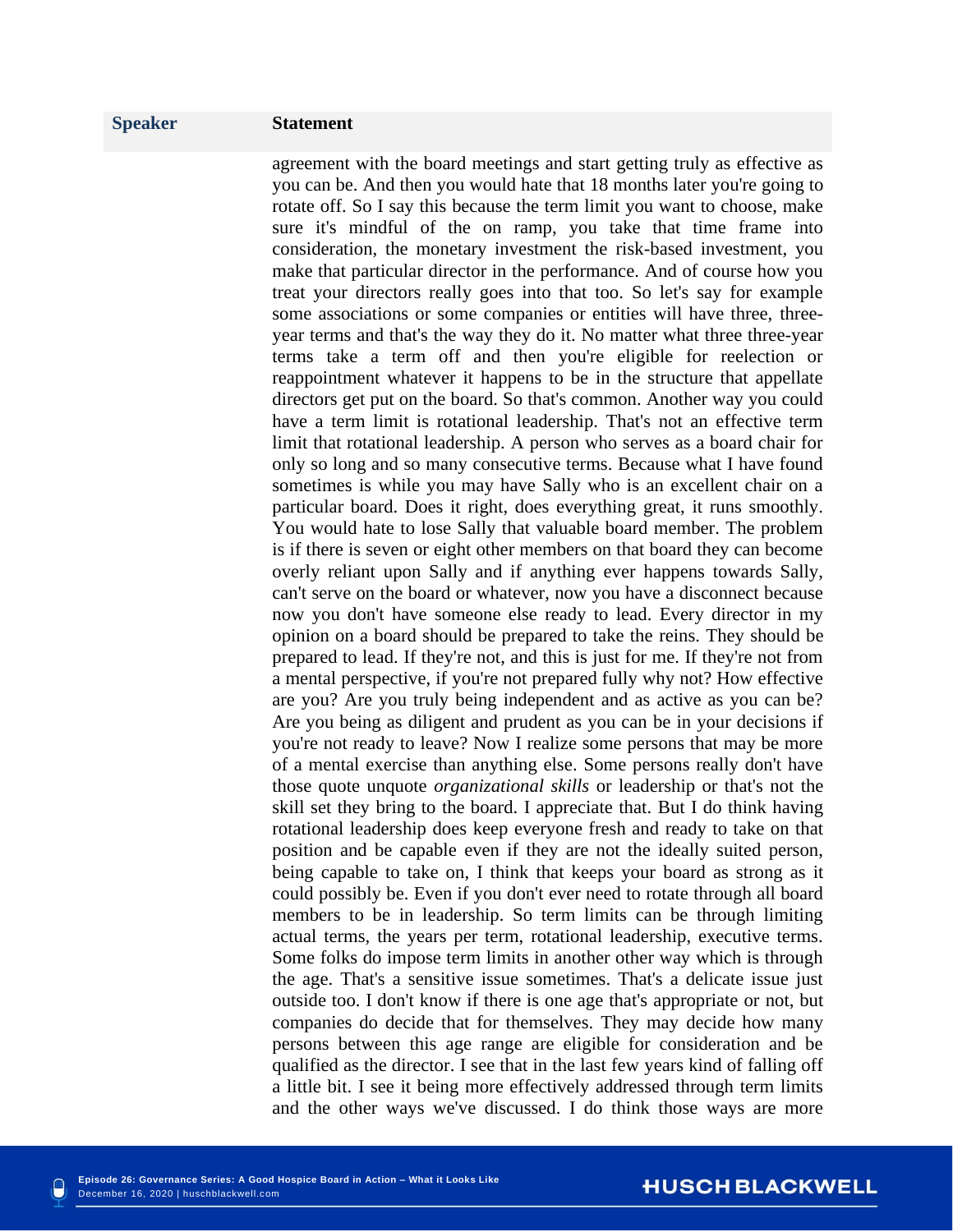# **Speaker Statement** progressive moving forward and recognizing that age doesn't always determine our effectiveness. It really can be everything's like staleness or activity levels or what have you. So as long as your directors are qualified I think having some form of term limits in the ways we've described and maybe some other similar ways are fine as is. **Meg Pekarske** That's really helpful. I think I wanted to turn our attention to, I have a sense, visualizing, we have this board and odd number of members and they're not going to be the same people for the last twenty years around that table but let's talk about, create a visual for how do you run a good meeting from start to finish in terms of what the agenda looks like? I sort

- of wanted to get into these, sort of both logistical things, but when you and I were preparing for this, you said some things that were really interesting to me about consent agendas and non-consent so I wanted to get into some of that. So maybe we start first with meeting agendas. So maybe before we even go there. Do you feel like most boards are meeting once a month? That's what I hear quite a bit but is that your experience?
- **Stephanie Kaiser** My clients really are all over the map. Generally it's between one to three months instead of monthly to quarterly. I will say some of the larger organizations tend to meet a little less frequently in my experience. Or because of the size or the number of issues or how much time it takes up to go through the board packet. Or because they can't physically get in a room it's too hard for their calendars, all of those kinds of things. I can vary on what's effective, but I do think monthly is probably the most common if I had to take all my clients and sift them through a sifter, I'm probably going to see more than fifty percent meet monthly for various reasons.
- **Meg Pekarske** Okay.
- **Stephanie Kaiser** So to your point yes. That's is the most common, but it really can vary based upon size, logistics, where they're located, those sorts of things. A lot of folks like to meet in person. So that does limit sometimes how much they can meet. Depending on the number of items they have to cover as a board they meet on a quarterly basis for example. For the boards to meet on a quarterly basis. I find very consistently the committees are meeting more frequently. They're meeting in between those times. So the board is meeting through its committees in a more frequent basis on at least a monthly basis. Even for the ones that meet on a quarterly basis. They're maintaining the things they need to maintain in being prepared for those quarterly reports that they need to meet. So audit may meet monthly for example when those sorts of things, a risk type can maybe meet quarterly. Comp and Governance, compensation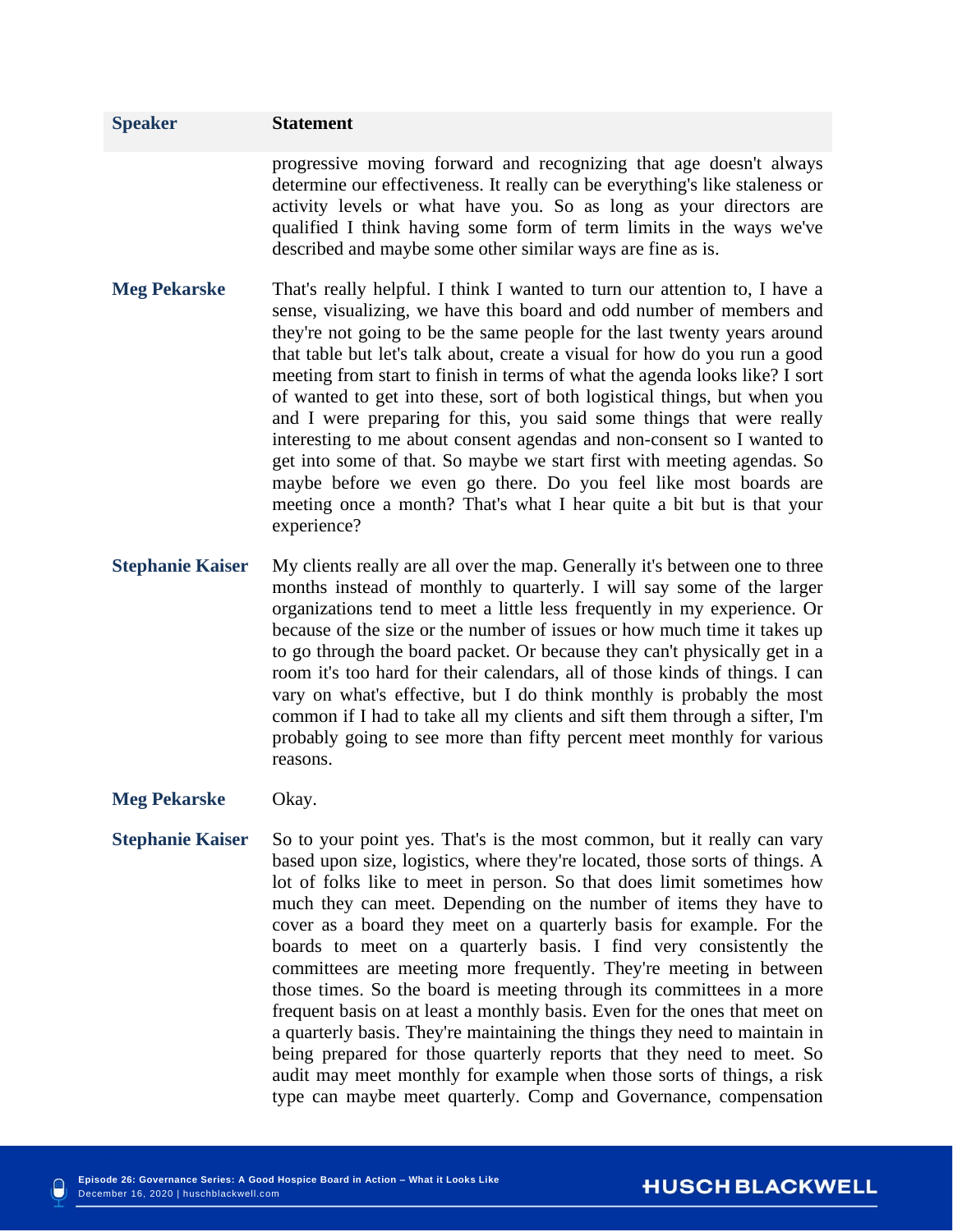and governance may meet on a quarterly basis depending on the issues that they have to tackle throughout the calendar year. So the boards would be meet quarterly. So whether the boards meet monthly or otherwise the committees need to meet on a fairly frequent basis. Even the board meetings that do happen monthly I'm seeing the committees kind of lead along the lines that I'm talking about. Which is audit tends to meet more frequently. Comp and governance tends to meet, or compensation I should say, meets more quarterly on benefits and compensation cause not as many issues tend to crop up in that area that can't be dealt with on a quarterly basis and I tend to track natural recording as well. Of course then we have comp benefits and it needs to be tracked quarterly and labor and employment needs to be tracked quarterly. Then of course your governance can be a little bit more frequent depending on the client's issues that they tackle. So that's kind of what I mean in terms of frequency of meetings. A lot of folks who like that monthly meeting or monthly touch approach whether it's committee or board. I think the reasons are right which is we need to stay fresh, we need to stay connected we don't need to have that much distance pass between the time that we're meeting so that we can kind of be mindful and on top of the issues that are hitting us as they hit us.

# **Meg Pekarske** Yeah I think that we need it in work too right? To get something off the ground and create momentum you need to keep people engaged and I think getting connected, and again we're not going to go into problems of you know micro managing and getting involved in day to day operations but I do think you need to have your board be engaged in what you're doing and you know initiatives and what not. I do think finding ways to engage and not in a way that's oh I as the CEO just engage with a few of the board members. I mean you really need to try to, as you said, very importantly, of ensuring that everyone has a voice but expresses their voice at these meetings. So, and I know just in my personal experience sitting on boards, I mean day one you're not like saying everything you think right? Since you're trying to get a feel for the dynamics and learn more about what you're doing and so I think that on boarding point is really important it's hard to on board if you don't meet that often. So in terms of agenda setting, cause in my experience the executive team of the organization is putting together the board packets and a board meeting is a big deal in getting prepared for that. Can you tell me a little bit about what board packets, effective board packets look like? What should be a reasonable expectation about preparation for board meetings and that agenda and all of that stuff. I feel like I've been to many board meetings where you don't get the agenda in advance, I mean these are all nonprofit boards where you show up to the meeting and then you sort of talk but that's a not very effective meeting. You want people to have thought about this stuff beforehand. So how do you do that? What does a board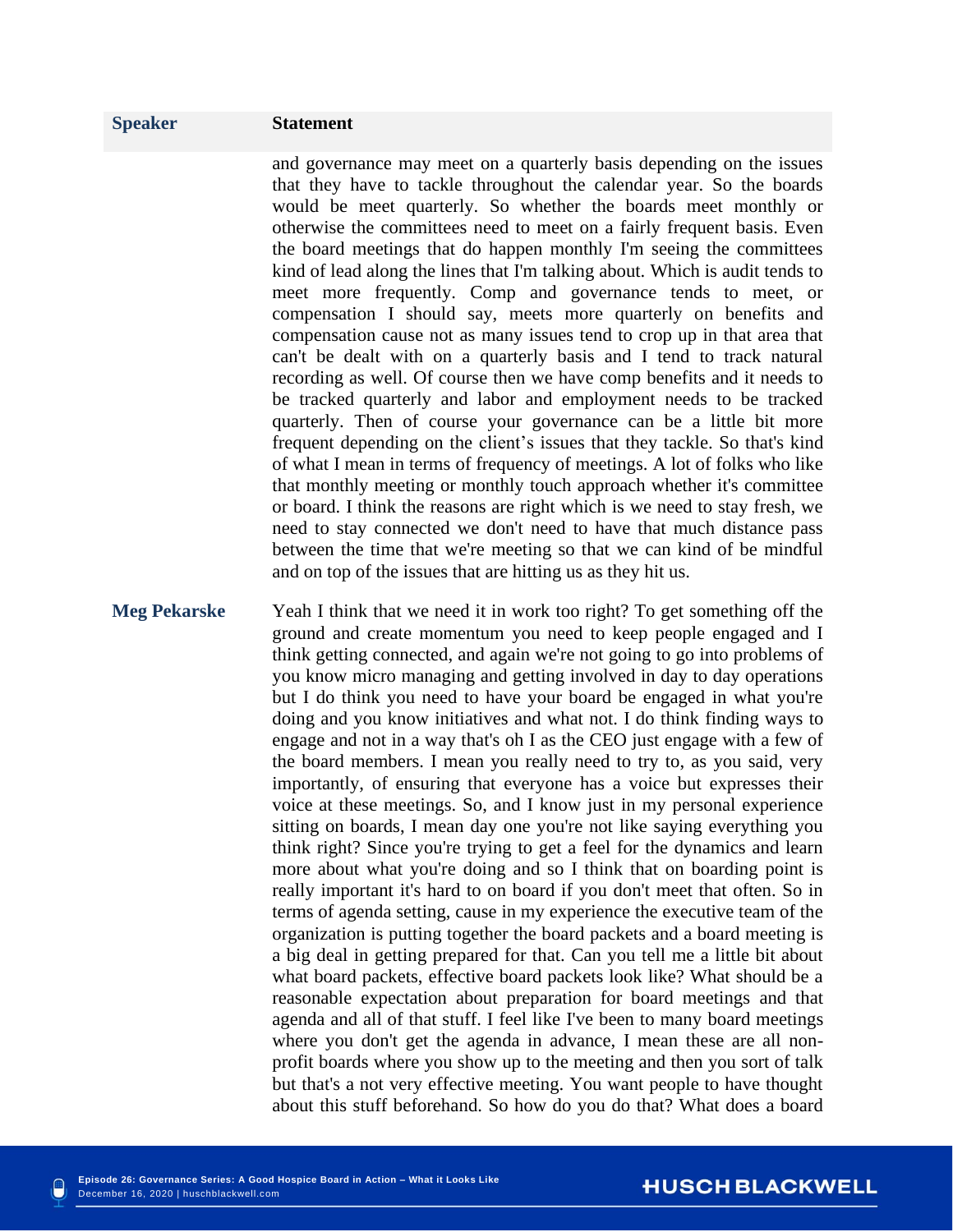packet look like? When do you send it out? Who's sending it out? Tell me a little bit about your thoughts on that.

**Stephanie Kaiser** Sure so taking both of those concepts. A board packet to me is obviously going to be a mixture of the minutes from the prior meeting or meetings, it's going to include your routine business and reports that are required to be provided, it's also going to include, to me, not everyone does this but it's a good idea of kind of a summary of legal trends or other trends that are going on. If there is proposed legislation that effects your area if there's market trends that effect your area. If there are things on the horizon to be considerate of, opportunities for participation in the community that are relevant to your board. I like having those things in there. So those are kind of the critical things, having your policies, I always see a discussion of policies appropriately rotated you know on a board packet or included as part of a board packet. For example if you have thirty to sixty policies. Some number in that range. If you have thirty or some odd policies. You should have a schedule that those policies are reviewed on a periodic basis. Some should be reviewed annually at least and some maybe every two years but there should be a schedule. So you should see in your board packet and it should reflect that the policies as updated or otherwise are included in that board packet consistent with that schedule. Obviously changes in the law or changes in practice to necessitate a change in policy between time of course having that in there. Not everyone does this, but I think it's a good idea. To include summary pages, I was just talking to someone yesterday who does, works on a board. I asked him when they were describing the reports, I said how do your management represent their information? And they were saying oh well they have a fifty-page report and we just tell them to hit the highlights is that only oral review? They said yes. I said have you considered a one to two-page summary of those highlighted notes and put it on top as a cover page for that fifty-page report that you're describing? They said they hadn't, and I said here's why it could be a good idea. One it's going to you know, board packets are getting, excuse me, board members are getting their packets in advance as they should. Then at least they can go and review everything under their fiduciary duty responsibilities but at least they will know what that particular author's beliefs are as to the key elements that they should be focusing on and prepare to discuss, and they should be able to review that. It's also important if you have a regulator or someone else who ever is in a position to review board packets to know what is the summary of the salient issues? What were the focused issues etcetera? Frankly for one of your other parts of your inquiry Meg, it also helps allow for a more efficient use of board time. So board packets are going to include your minutes. It's going to include your consent agenda items which I'll talk about in a second. Your routine business reports and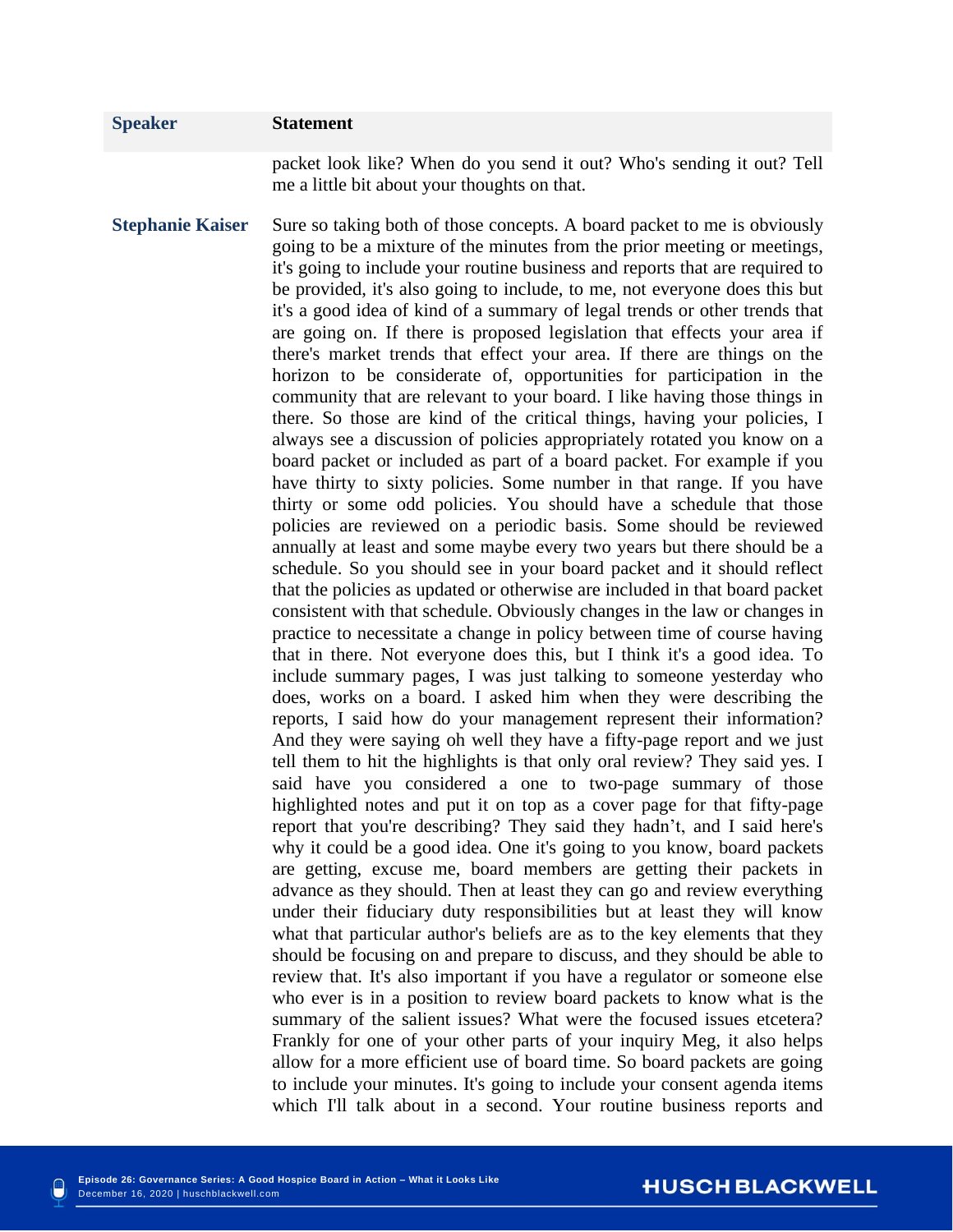financial reports that you see all the time. It's also going to include new business and policies and a separate section outside of the consent agenda and then you always want to see in my mind on an agenda that is distributed in advance, you're going to see a section periodically, whether it's monthly or quarterly strategic business planning, kind of a marker for the board to talk about those things to be mindful about those things as you prepare to bring this to the table. You want to see at the appropriate time of the year and opportunity to discuss the business plan which should be a three to five-year business plan typically and make sure that they're to look at that in advance. Of course you're also going to want to see opportunities for executive session. Some people like to do that at the outset some people like to do it at the end. I typically like to do it at the end. That way you can kind of run through your day and go into executive. I have a holder for that. On the agenda I also like to see kind of who's the sponsor of the report or who's responsible for delivering that report to the board. So we can kind of know who's in line or who's in queue to deliver those things. It's typically what I like to see in a board packet and what I like to see among other things in an agenda. We have some standards that we often use for clients to get them started in those template-type bases. So when I see those things I do like boards traditionally to get those packets. Depending on size and how much is in there and what needs to be digested and when committees are meeting at least a week in advance if you can. Sometimes I know life happens and sometimes information comes in after that week before and I fully understand that, I have lived through that. I put together board packets every month for certain clients in certain ways. So I notice as things come in late you will have to add them as appropriate. I was talking to someone yesterday who said they try to get theirs out two weeks in advance and that's great. I think at least a week if you can is an ideal time frame. So the agenda I've said a couple of things people may not hear every day that I think are important to kind of keep in mind if you visualize an agenda. So you have your meeting, meeting starts, then you have your minutes and then you have a certain business that may need to be addressed or committee reports that may me need to be made. The next you're going to have a section like what's called consent agenda and that's where your business and financial reports are. Under Robert Rules of Order that's called a consent calendar and basically it's an opportunity for the board to have a group of things like financial or routine business reports, I focus on the word routine, but it can review in group that don't necessarily require individualized discussion on every single line item and that the board at the end for example can say, vote once on a approving assuming you're subject to approval, approving those reports with one motion at the end. Now a director is not precluded from saying look I know it's on the consent agenda but item number 3 relating to X, Y & Z I do think warrants additional discussion and if they're motion is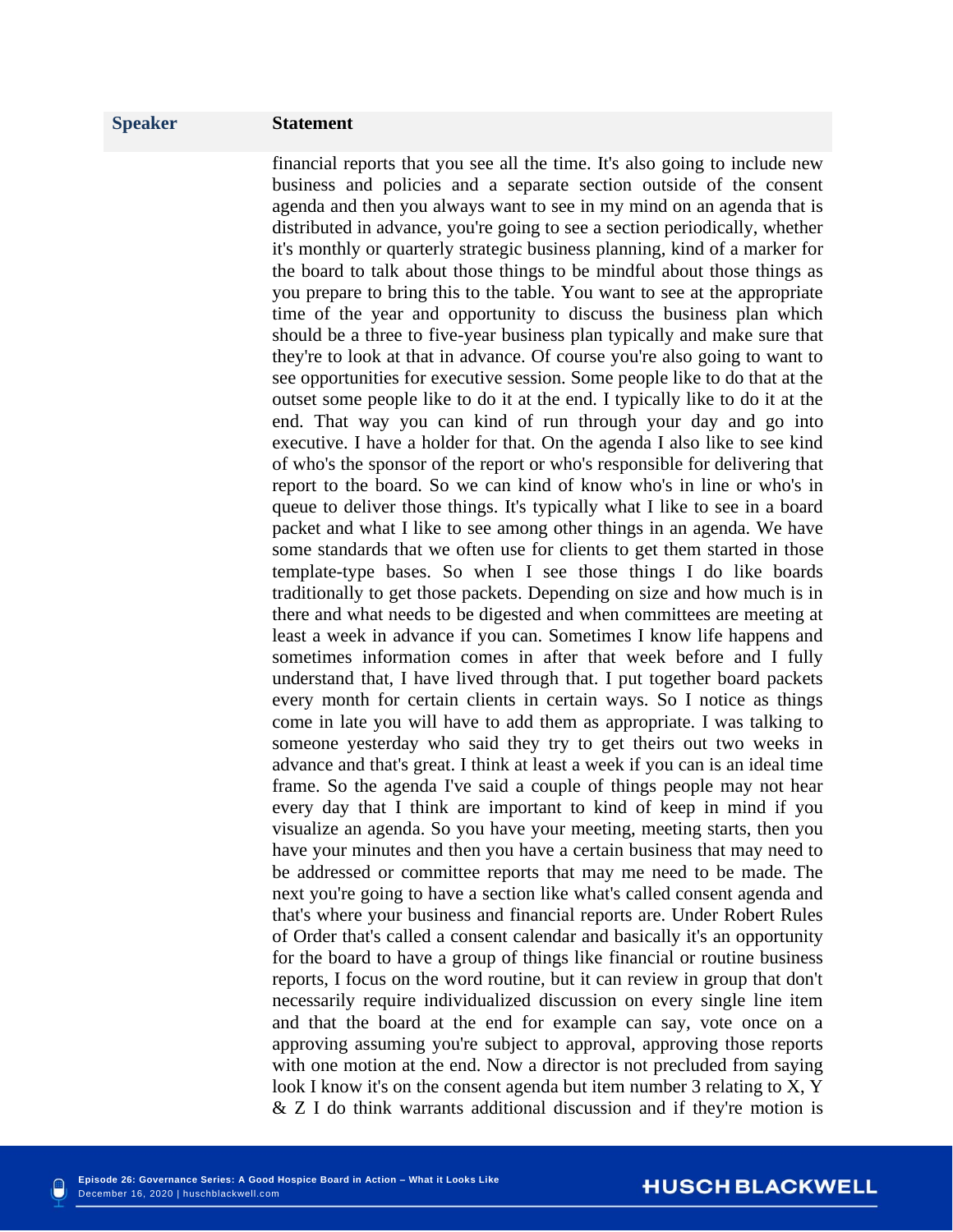made it can be formally moved out of consent agenda and put into the non-consent agenda. That's something that can be done, or it can be addressed at that time in response to the request for that particular board member or group of board members. The consent agenda's really are ideally put together with routine reports that additional discussion absent questions from the board members isn't warranted that you can approve en masse at the very end of that before you go on to review business or other items that do warrant discussion and that consent agenda approach allows for a more efficient disposition and handling of those routine reports so that you can focus on the things that really do and should require more meaningful discussion for the board members in other areas. It makes it much more efficient and a much more focused group of time.

- **Meg Pekarske** So in terms of minutes and I'm sure you've seen things run the gamut to it almost being a Dictaphone and they wrote every single word down that every person said and then some people their minutes are so sparse you'd have no idea what they actually looked at. So in the spirit of what does good governance look like in action because your minutes serve as some proof that the board is fulfilling its function. So if it is sort of evidenced number one you know that proof that yes we do these things, what is the right level of detail?
- **Stephanie Kaiser** You're right Meg. It does run the gamut and I've so many variations and not just by client but by personal preference. I mean everybody has their own bent that they bring to it. To me especially a lawyer who has to defend company's minutes and then deal with the aftermath. I think a good opportunity to have a good set of minutes is going to track the agenda it's going to reflect at the top when the meeting started at the bottom it's going to reflect when the meeting adjourned. There should also be a holding item on the agenda. Who attended that meeting and how they attended could sometimes could be relevant whether someone dialed in by phone or over video that's important under the bylaws for reference. Who's responsible for each item? I think the minutes should reflect the amount of time, I'm putting an asterisk mentally next to this comment, some folks such ask the amount of time spent on each item should be reflected. I tend to shy away a little bit from that unless I'm being deliberate on that point. The reason why I tend to shy away is let's say you have something that optically you know was appropriately considered by the board leaders either from the consent agenda or otherwise but it was considered it is uniquely considered and it was approved or whatever happened to that particular item. Do we always want to reflect that it took 27 seconds to do that? No we do not. There's no good that can come out of saying we only spent 27 seconds on an item. If that's truly you know what happened let's say there was various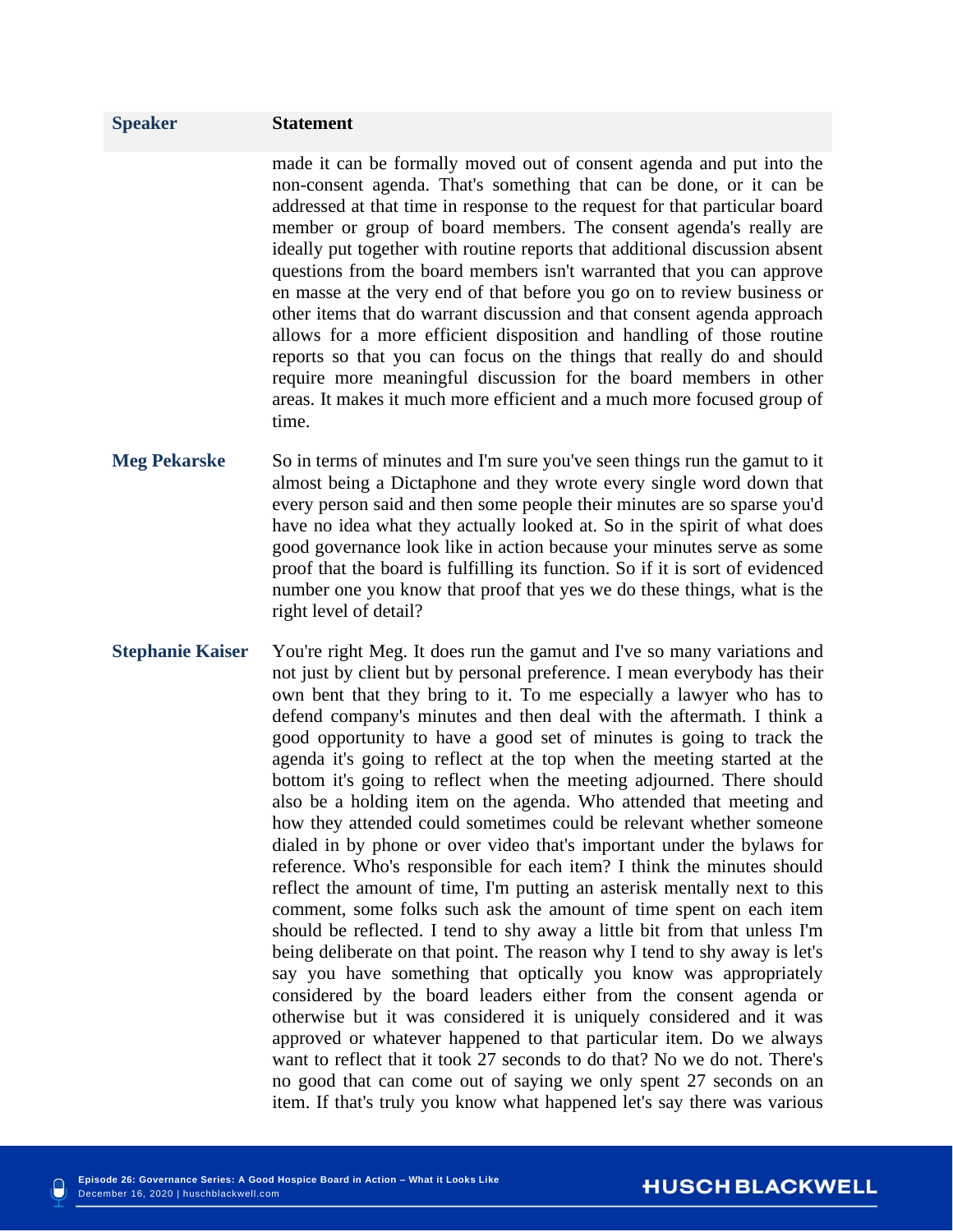reviews of it, everyone was fully vetted on it and so leading up to the meeting we didn't need to spend more time in the meeting. I don't like having that line by line in a deposition transcript. I do not like it I have not found in my experience that it does well to show the brevity of time. Now if there are items that you do want to reflect either by law internal guidance or optics you do want people to appropriately know that you did spend a considerable amount of time and you want the words in your minutes to reflect, after extensive discussion, after sufficient discussion the board you know X, Y & Z decided this. So I think that's an appropriate thing. So I'm not a fan of the line by line time clock but I am a fan of indicating in some other appropriate way of that sufficient discussion was held. Now with that said I do think when you break for lunch for example. You now we broke for lunch at 11:27 am and we resumed at 1:17 pm. Those are okay and those are naturally going to suggest how much time could have been spent on an item without actually doing the line by line. I think that's important. I do think indicating, I think minutes should reflect and include that something like a motion was made, a motion was seconded, that a vote was taken and if it was a 5-4 split or a 7-1 decision or whatever it happened to be. I think that's important. One of the reasons why I think it's important one is it shows that something passed and how it passed. But I also, when I get asked to do minute reviews or board packet reviews or just compliance reviews, and I serve as a board consultant as part of my function for certain entities. When I do that I ought to make sure that we aren't having unanimous decisions all the way across. Some philosophies, I'm going to call it a movement. There is a movement, I've seen it over the last few years but I've seen it more prevalently than I've seen it before historically. There is this kind of movement where everyone thought you had to have a consensus, it reflected that everyone could sit down and collaborate into the point of submission.

### **Meg Pekarske** Yeah yeah.

**Stephanie Kaiser** To me in my experience it is better to have a 5-2 decision than to have a 7-0 decision. Because you can't always have 7-0 decisions and it is perfectly legitimate and warranted and normal but if every decision especially more sensitive decisions or more contentious issues have a unanimous vote every single item, every single meeting then I'm going to question are we really being independent or really exercising our fiduciary duties and our voice? Are we letting our concerns be noted? Very often minds disagree and that's okay and once the board's made a decision than that's the decision of the board. There is no Johnny voted this way and Sally voted that way. It is now the decision of the board. So I do think it's important to make sure that we do have appropriate exercise of fiduciary duties. Then the vote tally can actually reflect that in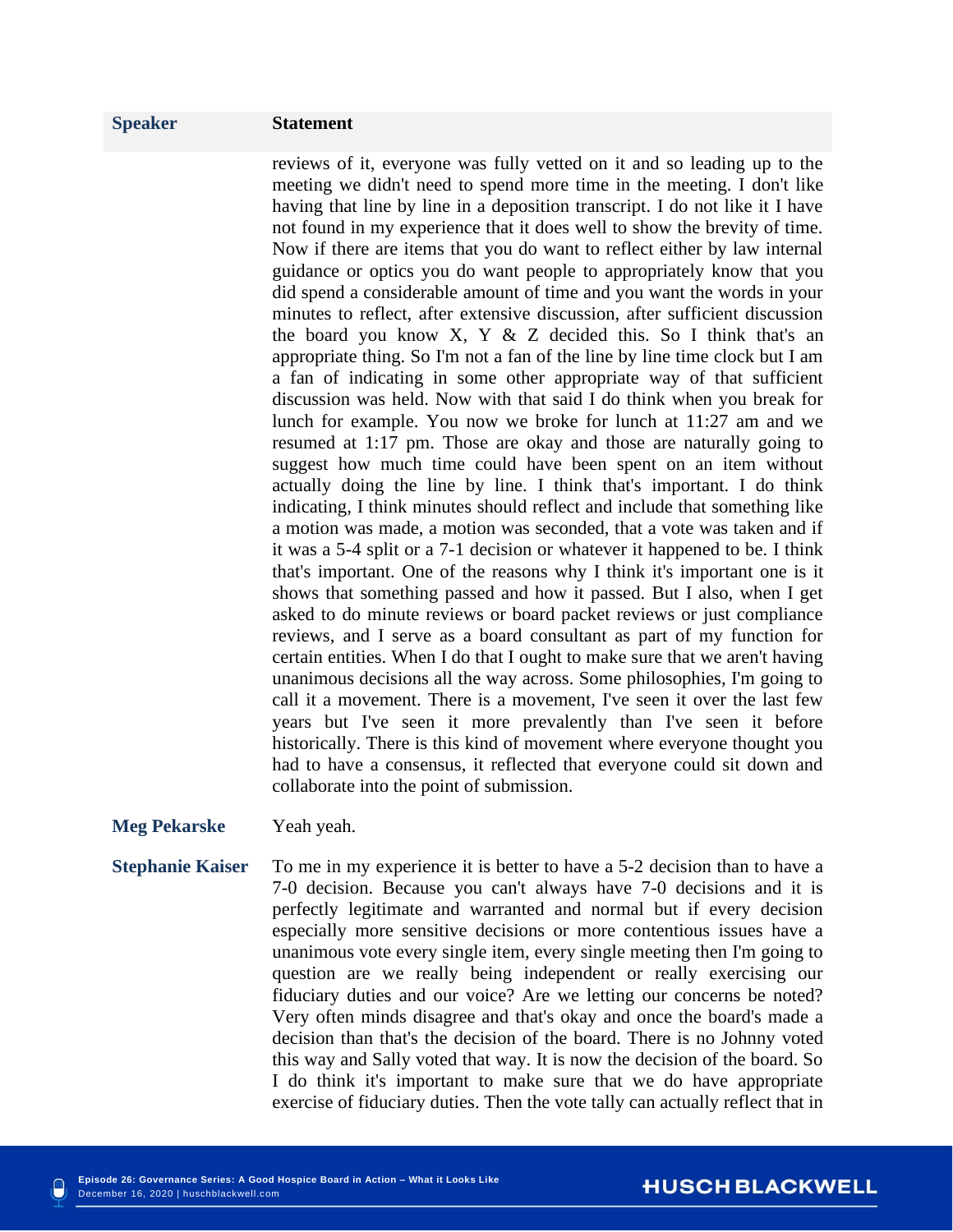good ways. I do think, I'm going to stress, italicize and bold, I do think that appropriate references to the time and deliberations and questions considered in connection with a hefty topic is appropriate and sometimes that can change. You have to be very discreet. A corporate secretary taking these minutes and reviewed, sometimes they want lawyers to remove these minutes and make sure they have the appropriate balance and don't expose too much. But I do think that there are times when you want to just include questions such as X,Y, &Z were asked. You know in response to the questions raised including questions based on X,Y, & Z the board ended up reaching this decision. So I think sometimes it is appropriate to indicate that there were notable discussions, notable questions, notable considerations and having someone sophisticated and mature in their minute taking it can be very helpful in this regard because it can change depending upon the issue about how much detail you want to have in those particular minutes. I think some kind of final thoughts about those is again making sure your minutes reflect standing items. Making sure that the minutes reflect that your board go into executive sessions. At some point during the meeting I think that's always a really good idea and very very helpful and make sure it collects sufficient coverage and consideration of the agenda items. If something was punted for another meeting or was going to be addressed in a separate way making sure it reflects that. So those are kind of the regular session considerations briefly.

- **Meg Pekarske** Steph can I stop you there for a second.
- **Stephanie Kaiser** Yeah of course.
- **Meg Pekarske** Executive session you said common that you go into that. Can you talk just a few moments about why is that a good thing? Someone could say well jeez they're trying to hide stuff because they're in an executive session. How is that reflected in the minutes? When do you do that and why do you do that? Cause I actually think that's maybe not as common for, so why don't you talk about that and what that is a tool for.
- **Stephanie Kaiser** Absolutely. So executive session to me and some people like it at the beginning and some people like it at the end. But what it is, is an opportunity for the board to meet as a board. So sometimes in board meetings you will have other members of management present either through scheduled reports to someone paid to pay attention like a corporate secretary a CFO may be there, a CEO may be in the board meeting the whole time. Oftentimes the CEO present will be in the board meeting the whole time. So knowing that the board is meeting members of management either to receive reports or to obviously meet with the CEO to go through all the items that they need to get through for that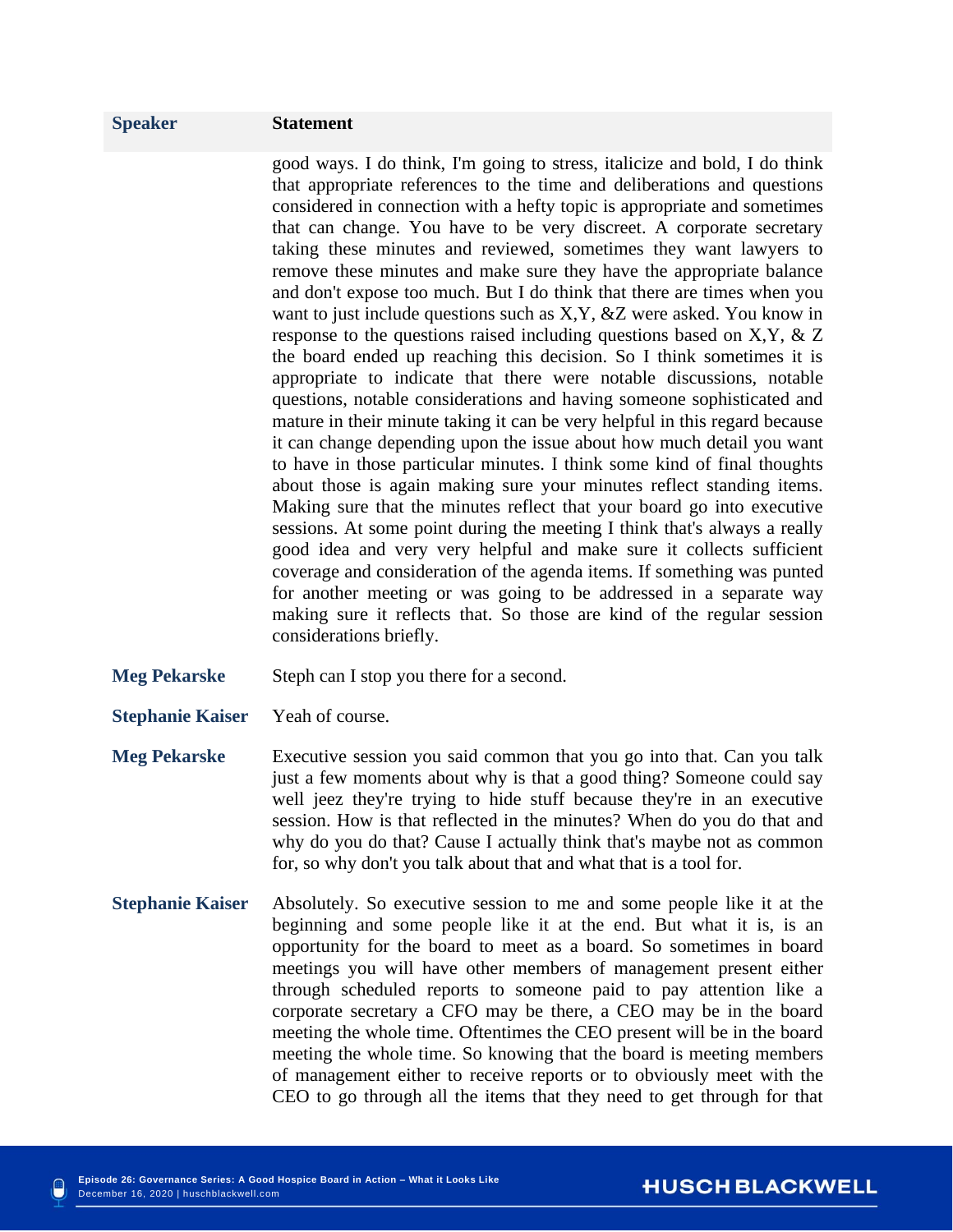particular packet. Whether they also might need to meet without side stickers who come in and make a presentation on an audit report or on a legal issue or what have you. Generally you will have persons outside of the board attend the regular session of the board whether one or more, CEO and others. The executive session is an opportunity for the board to meet and it should be to me, a standing agenda item for every single board meeting even if it's not ultimately needed. For the board to have an opportunity to say okay we're now going to go into executive session which should be reflected in the minutes. Now a new set of minutes start taking place and the reason why is executive session is an opportunity for the board to meet and I'm going to put the word alone for a second alone. To say does anyone here on the board have an issue to raise that wasn't addressed today. Or let's say there's some coming legislation or litigation that needs to be addressed in a more discrete way without the presence of management. Let's say they want to review or discuss the CEO's performance. That's the opportunity to do that. Let's say they're seeing trends in the company that are not scheduled for discussion or maybe they are but they do need to be discrete. Let's say there's a personnel issue that is super sensitive or a whistle blower investigation that's going on. Those kind of legal investigatory or personnel type matters are commonly dealt with in executive session because they are more sensitive and they should not be readily available in regular session minutes for that particular board meeting. So those are typically one executive session are an opportunity for the board to meet alone. Number two it's an opportunity for the board to meet maybe with the CEO or alone to deal with some sensitive or discreet issues that are coming up in the day to day operations so often the CEO will be there for a portion of that. Or to deal with some legal issues. Of course it is important to note that if you do have executive session and something in that session requires a vote, to come out of executive session and indicate obviously when that happens so you can then vote in a regular session on that sensitive matter without disclosing all the discussions that were held. So to me going back to why I used air quotes. Executive session is an opportunity for the board to meet alone to discuss issues, scheduled and unscheduled for that particular meeting to make sure that every board member has an opportunity to raise issues that maybe aren't appropriate for a broader discussion with or without management or others. I often see the executive session start meeting with the CEO only or start meeting with the CFO only or meeting with a lawyer only and then they excuse that person and meet solely as a group. It's a good practice even if no one has anything to say. But it gives the board members the opportunity to vocalize concerns that aren't appropriate for regular session. It may take five minutes; it may take an hour it may take some other point of time. But it is a good practice to have. Life is happening outside of the schedule and we need to make sure that every director has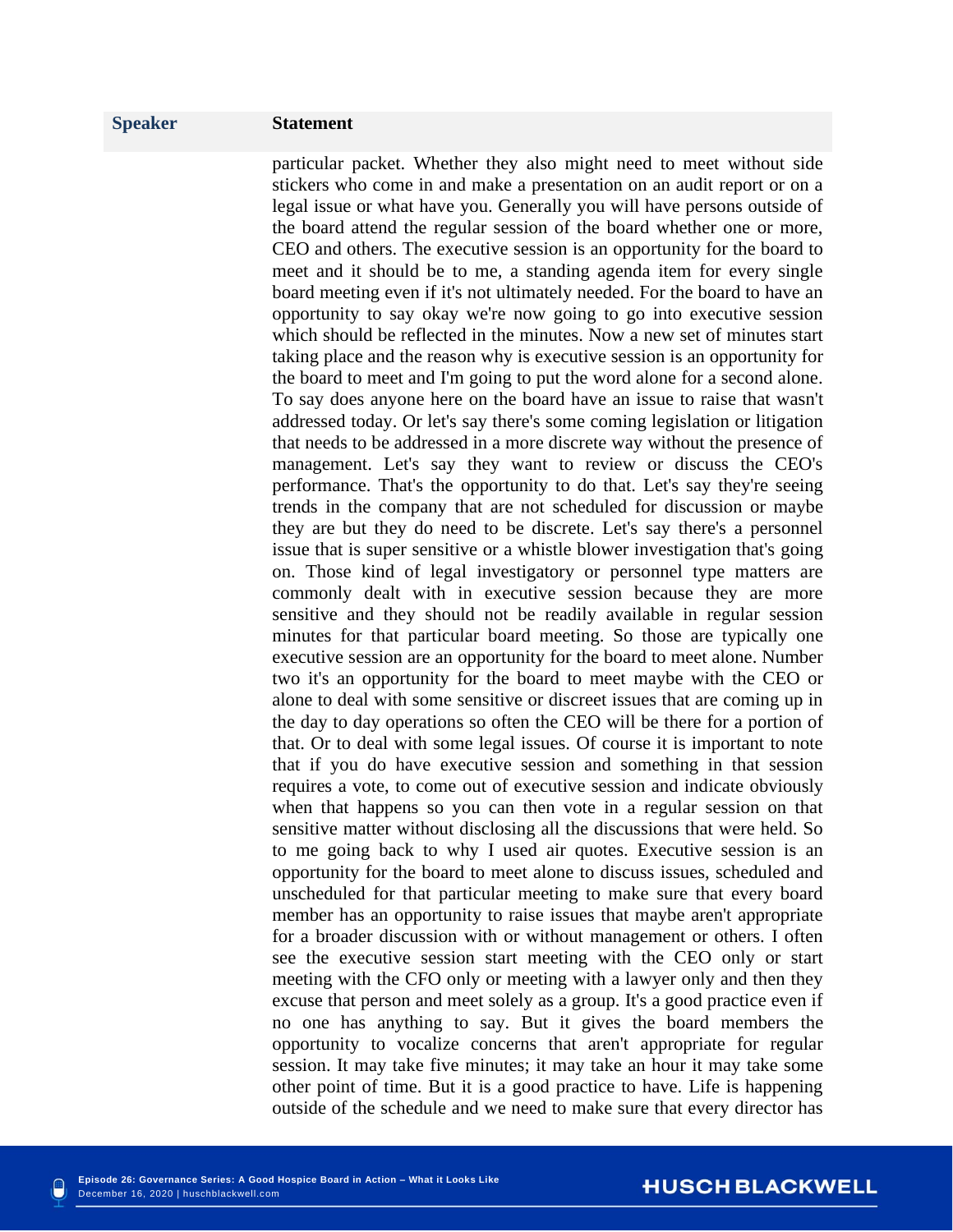an opportunity to raise issues and for the board to address sensitive matters.

- **Meg Pekarske** That's really interesting and helpful and thank you. So in terms of, as we wrap up here, it seems like the other chunk of things to just touch on is just board infrastructure in terms of you talked about policies and procedures and if our minutes are evidence are that we're fulfilling our fiduciary duties. What kind of infrastructure shows that we're meeting our fiduciary duties and we have good governance? How would you tell that story through paper?
- **Stephanie Kaiser** Okay. Through paper. Having a regularly scheduled set of meetings for the board and the committee and obviously having agendas for those and attendance markers for those to reflect the boards compliance and good structure of governance as well as each individual directors' participation. Having training. Having appropriately scheduled amount of training. Boards need to have training and they should have a training calendar and they also should read the agendas and meetings schedule to reflect that the meetings schedule trainings on topics relevant to that particular entity or industry. Another way to kind of demonstrate that compliance that you're talking about is through charters. Charters or committees and even the boards should be in writing. When I draft them I like them to have a purpose section just to kind of give the overarching view. I like to have a composition and terms section which helps make the minimum number of members. Who can be the chair and vice chair? How those are selected. What the qualifications are for that particular committee. So it can vary by committee. The frequency of the meetings the agenda requirements for those meetings, responsibilities and duties for that particular committee. The resources that are available to that committee external and internal. Training requirements and construction application section and I will say too. That if the board does or the committees do self-assessments which I do think are good ideas, it can really flush these sorts of things out in your charter. The charter is one of those really good ways to keep each committee and each board on track with what it's role and focus is and what its responsibilities are and stay within their swim lanes. Especially like you were asking Meg about initially. If you consider having executive committees as a part of that. Because executive committees typically cover things outside the other committees' roles at their leadership positions for those things. Then also they cover things other committees can't handle on an emergency basis that's my typical experience. Outside of that of course, compliance is demonstrated by having your requisite number of policies that appropriate schedule we were talking about earlier. Making sure the board members review the information provided in their packet we were talking about. Making sure the minutes reflect that sufficient discussion. I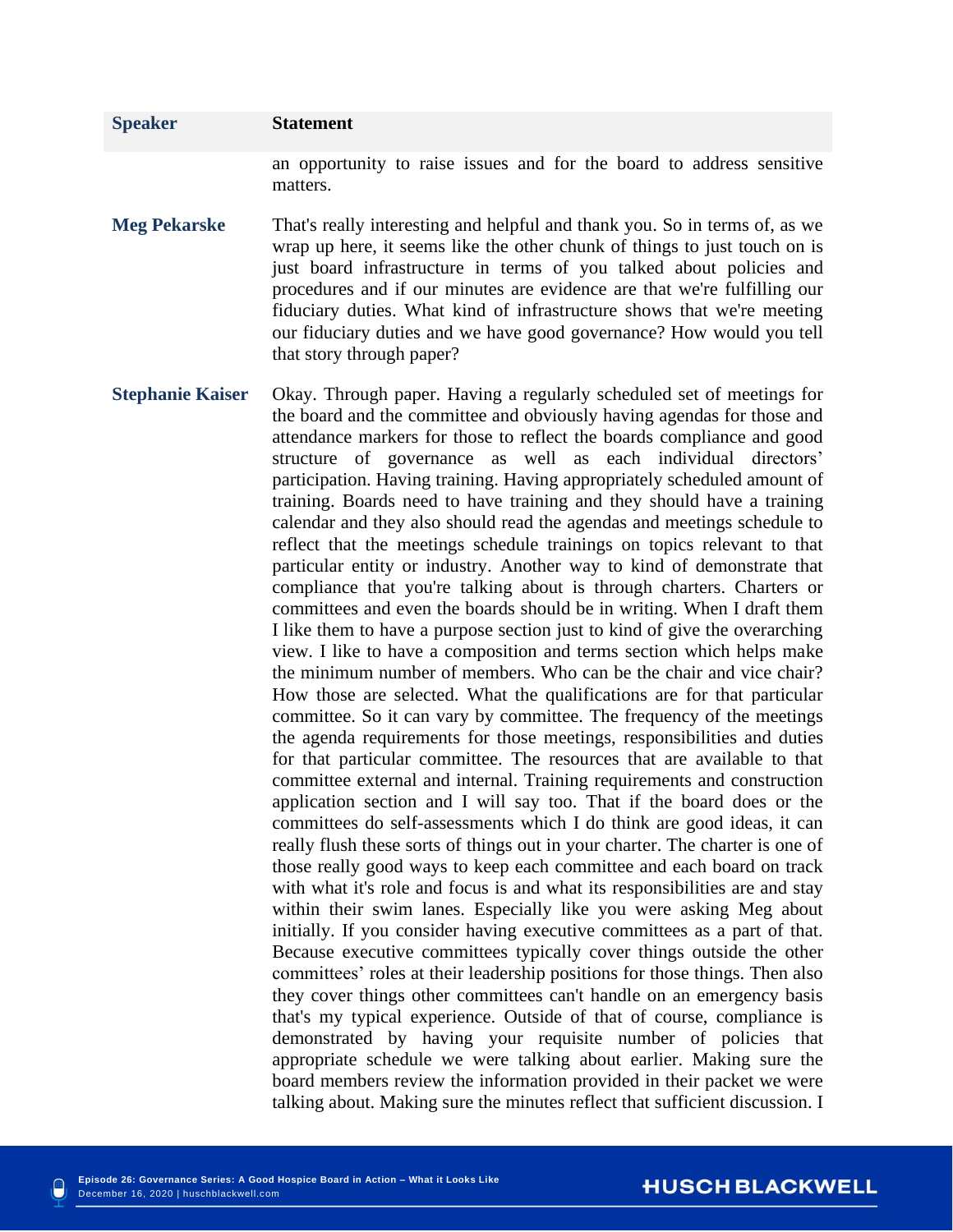think it is important to have internal and external reviews of information. Sometimes that's required to be an audit in the form of an external auditor. At least having reviews on areas stoked by an audit or review committee for example or a risk-based committee. Making sure you retain competent folks to do the training or to advise the committees and the board as appropriate. For me as something near and dear to my heart is conflicts of interest. All companies have some version of conflict of interest analysis they should be engaging in. I do think it's important on at least an annual basis for each committee and each board to be analyzed in terms of each member to see if they have impermissible conflicts of interest. For the appropriate person external to the board and external to the committees like in some worlds it's called a compliance officer, in some worlds it's called an ethics officer, in some worlds it's called the standards official. They can make sure on at least an annual basis that person gets the requisite information consistent with a policy and they can certify to the board and certify to the committee a review has been performed at the requisite membership of the composition and no conflicts were found or here's the conflicts that were found and here's how to address those, or here's the actions we've taken. So those are some things to do. The last thing that I'll say that I like to do and not all boards do but I do think they should consider doing is having a confidentially non-disclosure agreement because one of the major violations I see, and I test a lot and I call a lot of regulators to get their perspectives and I call a lot of auditors and perspective on what are the number one violations you're seeing from boards and committees? And they always say it's breaching confidences. So largely I'm going to say that those are inadvertent and people just not knowing the boundaries. So I do think having some sort of confidentiality non-disclosure reminder every meeting as well as having an agreement on at least an annual basis is a really good thing to do. As well as making sure they agree to return confidential information at the end of their term or as otherwise requested by the company. So those are some documentable ways to show and evidence compliance and frankly get some good guidance with people to operate within the board of committee structures they have.

**Meg Pekarske** And that's a great place for us to end because the leaky board is top on the common problems of boards. I think is like you said I think often times I can be inadvertent but either having offline discussions or just talking to your neighbor or whatever. I think that's a really important place to end. A good transition to our next riveting session on governance. This has been a really interesting and very helpful cause it's an area that I'm learning from you cause obviously I present to boards and whether it's through board training or reporting on various legal issues. But as to the good governance and how you do that. I see the problems that exist but not it's not my area of expertise of having